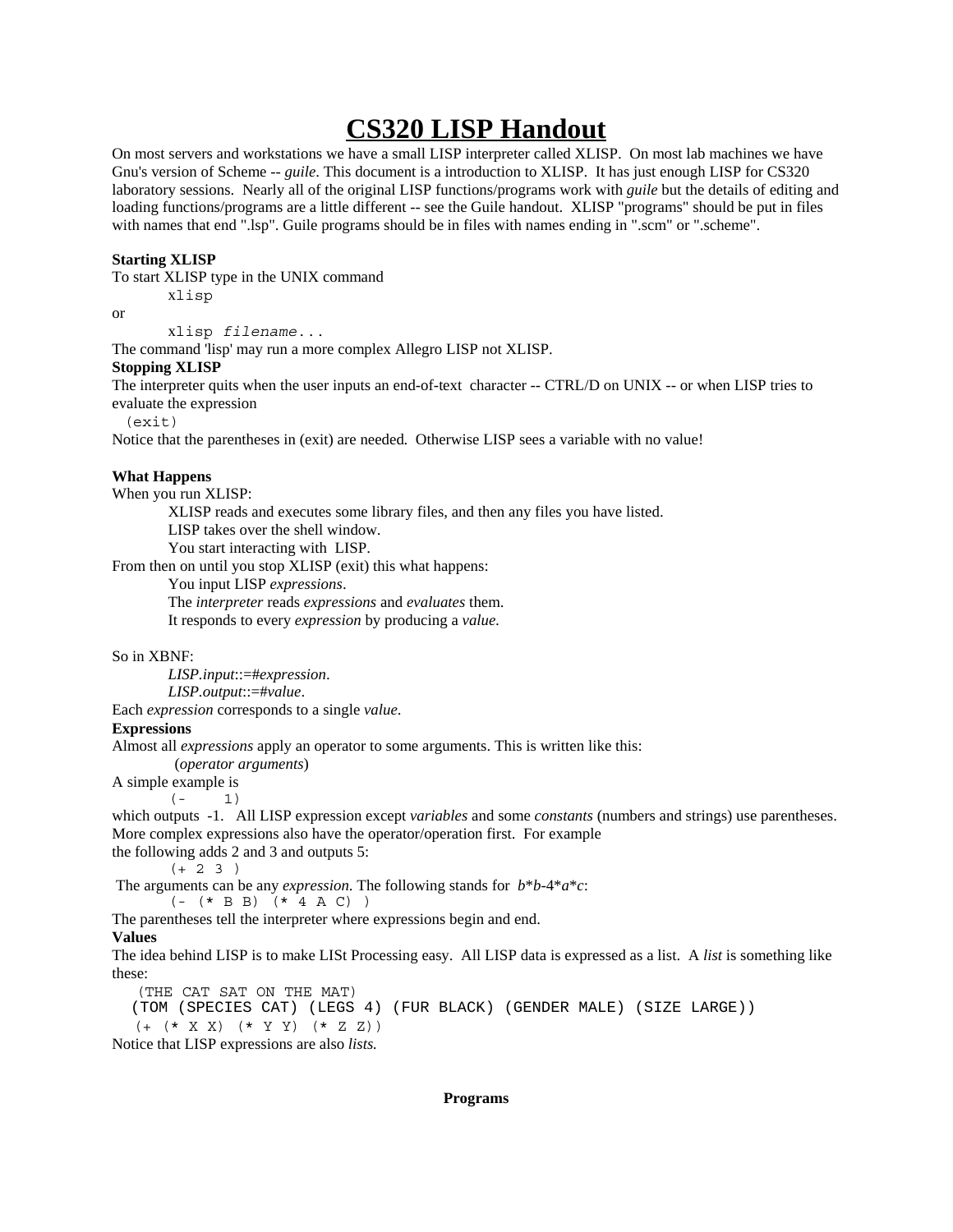All LISP code - programs, commands, subprograms, etc., are written as functions. These functions are encoded as *lists.* LISP expressions define new functions that the user can use to solve problems. In LISP, functions are programs and all programs are functions. See the syntax later.

An XLISP program file defines a series of functions. Each is a program the user can run. The file should have a name that ends '.lsp'. When the XLISP program runs, it can load '.lsp' files. It then waits for the user to input an expression to evaluate. This will normally be an expression calling one of the newly loaded functions. Here is a simple (useless) example of DEfining a FUNction:

(DEFUN hello() "Hello, World!")

This lets the user input (hello) and get "Hello, World!" back.

Here are three functions (a, b, and c) (with comments) concerned with the Hailstone series of integers:<br>(DEFUN a (n)  $(1 + \kappa 3 n)$ ); multiply by 3 and add 1

```
(* 3 n)); multiply by 3 and add 1
```
(DEFUN b  $(n)$   $(\text{/} n 2))$ ; divide by 2

(DEFUN c  $(n)$  (IF  $(oddp n)$   $(b (a n)) (b n))$ ); if odd do a and b else do b This allows the user to "play" with the sequence of numbers by inputting commands(expressions) like this

```
(C (C (C 17)))
```
## **Editing and XLISP**

It is not possible to edit a function inside XLISP (but see programming projects at the end of this handout). A simple way to develop XLISP programs is to use 'vi' or Emacs in one window and run XLISP in a different window. Don't forget to save before you run XLISP!

In '*vi*' the '%' command jumps between matched parentheses. Use it to check your typing. Also in *vi* the command :set showmatch

makes '*vi*' show you how many parentheses you have closed....try this, you may like it.

# **Syntax**

LISP uses a simple, rigid, and unambiguous syntax called "Cambridge Polish" after the town of Cambridge in Massachusetts:

*expression*::=*constant* | *variable* | "(" *operator* #*expression* ")".

#### **Lexemes**

*word*::= # *word\_char,*

*word\_char* ::=`any character except spaces, parentheses, quotes, and commas`.

Note: a word can include a period.

*number*::= # *digit* O("." # *digit* ), -- most modern LISPs allow floating point numbers as well as integers. *digit* ::= "0" .. "9".

*string*::= *quote* #(*char* ~ *quote*) *quote*.

LISP is not case sensitive outside strings. White space is used to separate adjacent words and otherwise is significant only inside strings. For example (\*12 ....) has an operator "\*12" and ( \* 12 ...) has the operator "\*". The meaning of a *word* is determined by its place in expressions - it may be part of a constant, a function name, or a variable.

#### **Constants**

Constants have the property that evaluation leaves them unchanged:

- *constant*::=*number* | *string* | "NIL" | "T" | *quoted\_list.*
- NIL is used for False and is short for the empty list (),

T is a predefined atom used for True,

*quoted\_list*::= "(QUOTE" *list*")" | "'" *list*.

(QUOTE THIS IS A CONSTANT LIST)

The QUOTE operator stops the interpreter from evaluating QUOTE's arguments. So (+ 1 2) has value 3 but (QUOTE  $(+ 1 2)$ ) has value  $(+ 1 2)$ . The single `blip` "" is used as an abbreviation: ' $(+ 1 2)$  ia short for (QUOTE  $(+ )$  $1 \, 2)$ ).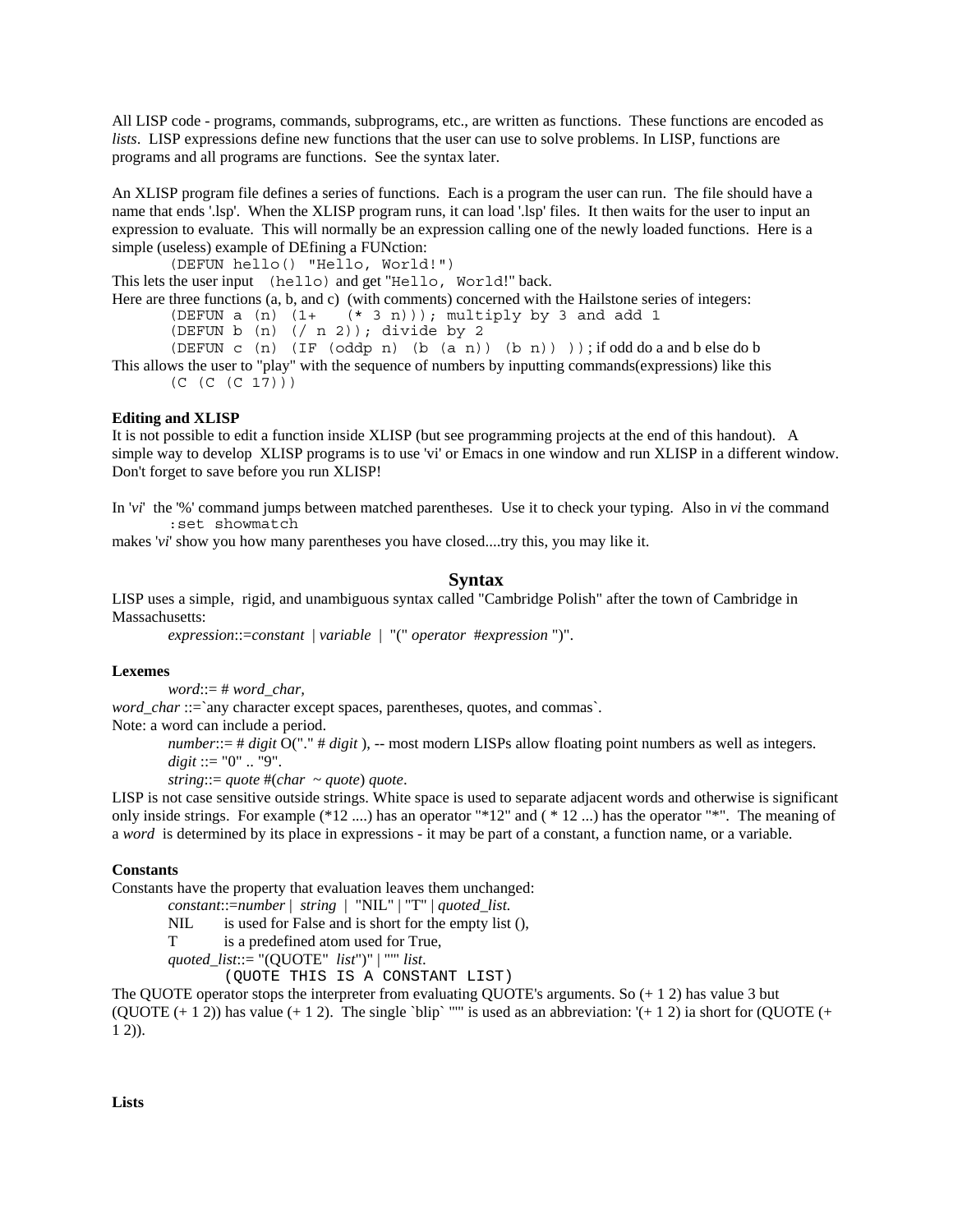A list can be empty (NIL), an atom (word, number, string), a pair, or a sequence of lists between parentheses.

*list*::= NIL | *atom* | CONS\_*pair* | *linked\_list*. *atom*::= *string* | *number* | *word*. 123 CAT "CAT" *CONS\_pair*::= "(" *list* "." *list* ")", a constructed pair.  $(A, B)$ *linked\_list*::= "(" #*list* ")".  $(AB C)$ 

The meaning of a list depends on where it appears in a program.

## **Variables**

LISP allows you to bind a value to an *atom*. You can then use the atom in place of the value. The effect is that the atom has become a *variable*. The binding is done when a function is called. The formal parameters ( arguments) of a function become local variables that are bound to the *values* of the actual parameters. There are some (impure) operators that change the value bound to an atom.

*variable*::=*word*.

Notice that inside a QUOTE an atom stands for itself and is never treated as a variable. Also notice that an atom is not treated as a variable if it follows a parenthesis. After an "(" the first *word* is the name of an operator/function.

#### **Operators**

Expressions often start with an operator like this:

(*operator argument*1 *argument*2 *argument3* ...)

Operators are classified as *functions* (normal) and *macros* (peculiar):

*operator*::= *function\_name* | *macro\_name*.

*argument* ::= *expression*.

Functions and macros have the same kinds of names. The name can be any word: ADD and + for example. The meaning bound to the word determines whether it can be a function, a macro, or a variable.

Functions evaluate all their arguments before they start to work. Addition (+) and multiplication (\*) are typical functions. Functions created with DEFUN and DEFINE are like this too. Other operators are called *macros* or *functional forms.* QUOTE, DEFUN, COND and IF are examples of macros. Macros use pass by name and must explicitly evaluate their arguments in their definitions.

#### **Note**

The meaning of a word often depends on its context (where it is placed): Inside a QUOTE a constant After a parenthesis an operator By itself a variable For example (OUOTE +) outputs +,  $(+ \dots)$  adds up the arguments, and + gives an error.

#### **Predefined Functions and Forms**

XLISP has *many* ready made functions. We keep a complete list online. There is a partial list in this handout. The most important functions are in capitals. Never waste time defining a function if it already exists.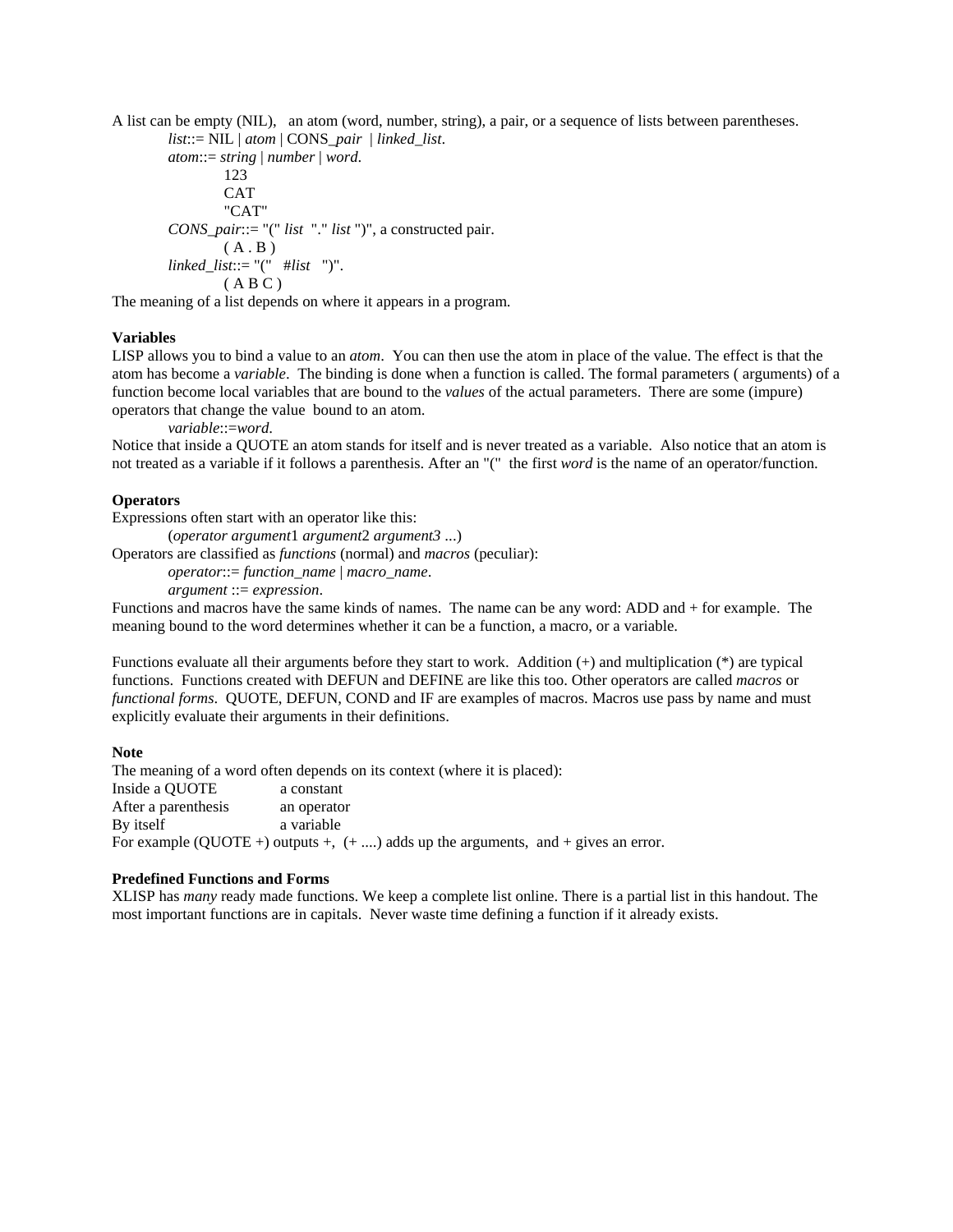# **Some predefined LISP Functions**

**Notation:** Optional arguments are in square brackets. *e* is an expression, *t* any condition, *f* any functions, *s* is a

symbol, *n* is an arithmetical expressions. Some functions/forms are **CAPITALIZED BOLD** and must be mastered. **Arithmetic expressions** (**\*** *n*...) multiply (**+** *n*...) add  $(n...)$  subtract, negate  $((n...)$  divide  $(1+n)$  add one  $(1-n)$  subtract one (abs *n*) the absolute value of a number  $(\cos n)(\sin n)(\tan n)$  trig functions (exp *n*) exponential of *n* (expt *n*1 *n*2) *n*1 to the *n*2 power (float *n*) converts to a floating point (max *n*...) (min *n*...) the largest/smallest (random *n*) random number between 1 and n-1 (rem *n*...) remainder after division (sqrt *n*) compute the square root of *n* (truncate *n*) truncates float *n* to an integer **Relational expressions**  $(1/n^2)$  test for not equal to  $(*n*1 *n*2)$  test for less than  $\left(\left\langle -\ln 1 \right| n2\right)$  test for less than or equal to  $(= n1 n2)$  test for equal to  $(> n 1 n 2)$  test for greater than  $(>= n1 n2)$  test for greater than or equal to **Boolean Expressions/Predicates NIL** Empty list used to indicate **false** in tests **T** predefined constant used for **true**. Any non-**NIL** value is treated as **true** in tests. (**ATOM** e) is this an atom? (consp e) is this a non-empty list? (eq e1 e2) (eql e1 e2) (equal e1 e2) Various equality tests. (evenp *n*) is *n* even? (listp e) is this a list (not a null or atom)? (member e1 e2) is e1 an item in e2? (minusp  $n$ ) is  $n$  negative? (**NULL** e) is this an empty list?(sometimes NULLP) (numberp e) is e a number? (oddp *n*) is *n* odd? (plusp *n*) is *n* positive?  $(ZEROPn)$  is *n* zero? (**AND** [e]...) a logical and (short-circuited) (**NOT** e) is e false? = (null e)! (**OR** [e]...) logical or (short-circuited??) **List Expressions** (**APPEND** [e]...) append lists (assoc e1 e2) Find pair  $(x y)$  in e2 with  $x=$ e1,and return y. (**CAR** e) return the first item of CONS-pair e (**CDR** e) return the second item of Cons-pair e (**CONS** e1 e2) construct a new Cons-pair (*cxxr* e) cadr, caar, cdar, cddr (*cxxxr* e) all *cxxxr* combinations(x::=a|d)

(*cxxxxr* e) all *cxxxxr* combinations (last e) return the last node of list e (length e) the length of a list or string (**LIST** [e]...) constructs a list of values (**NTH**  $n e$ ) the *n*th item of e (nthcdr n e) the *n*th cdr of e (reverse e) reverse a list **Strings and Characters** (char e1 n) *n*th character in string e1 (strcat [e]...) concatenate strings **Functional** (apply f args) apply a f to args (funcall f [args]...) call function with args (mapc f e) (mapcar f e) (mapl f e) (maplist f e) apply f to all (cars, cdrs, elements) in list e **Printing** (prin1 e ...) print e (princ e ) print without quoting (print e) print e on a new line (terpri ) terminate the current print line (write-char character) write a character **Some Macros Quotation** 'e::=(**QUOTE** e) return e unevaluated #'e::= (function e) quote a function  $#(e...)$  ::= an array **Lambda Expressions** (**LAMBDA** (args) *e*) a function from args to *e*. **Assignment** (setq s e) set the value of a symbol s to e **Selection** (**COND** [pair]...) select first pair=(t e) with *t* non-null and evaluate *e*. (case *e* [*case*]...) select by case case::=(*value* [e]...) (if  $e1 e2$  [e3]) if  $e1$  then  $e2$  else  $e3$ **Iteration**  $(do ([\text{binding}]...)$  $(t)$  $e...)$  loop  $(do^*$  ([binding]...) (t) e...) loop (dolist (s list) e...) for s in list (dotimes (s  $e_1$ )  $e_2$ ...) s in 0..e1-1 **Blocks** (**LET** ( (s e1)...) e2...) block{LIST s=e1;... .e2..} (progn  $[e]... e_n$ ) execute sequentially $\{... \}$  $(prog ([\text{binding}]...) [\text{e}]...)$  begin...end $\langle \{\dots\} \rangle$ **Control** (**EXIT**) exit XLISP (return e) cause a *prog* to return value **Files** (LOAD filename [vflag [pflag]]) load a file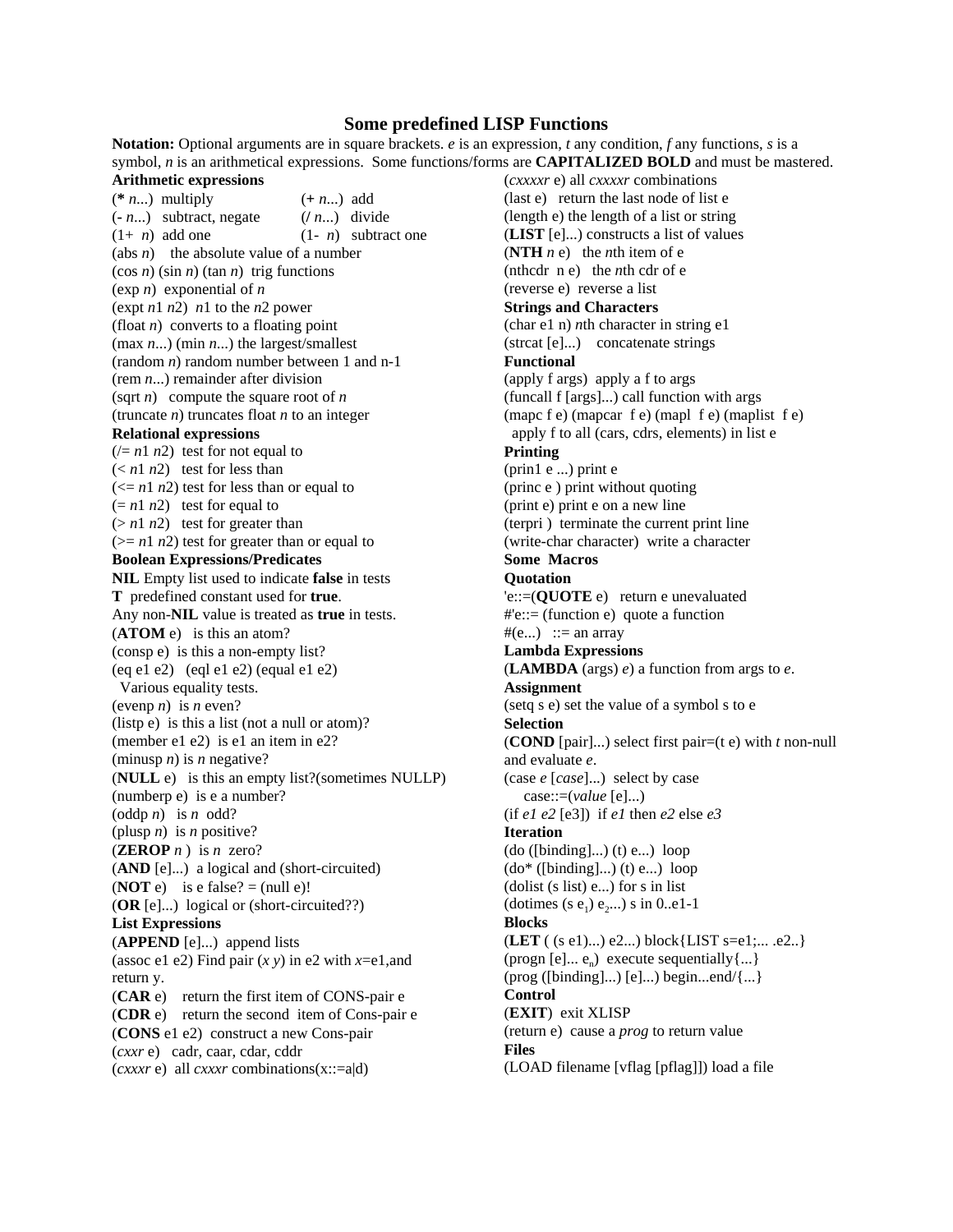## **Control Structures**

LISP has the usual complement of control structures: loops, selections, compound statements but *they are all expressions and return a value*. Here is the most important two

#### **Selection**

(COND (*e1 e2* ) *more\_pairs*) =

| If the value of $eI$ is | Not NIL |                   |
|-------------------------|---------|-------------------|
| then return value of    | e 2     | (COND more pairs) |

(IF *e1 e2 e3*) ; if *e1* then *e2* else *e3*

 $=($ COND  $(e1 e2)$   $(T e3)$ )

#### **Iteration**

LISP style uses recursion rather than iteration but XLISP does have loops called: DO DO\* DOLIST DOTIMES

#### **Defining New Functions**

Functions are declared in two ways in LISP: (DEFINE (*name args*) *expression*) (DEFUN *name* (*args*) *expression*...) Both create a global meaning for the name and allow it to be used as an operator: (*Name actual\_arguments*)

In the CSUSB version of XLISP we have both DEFINE and DEFUN-- but they are subtly different. See later.

#### **Axioms**

LISP is "logical" in the sense that its inventors wrote down a set of assumptions (axioms) that can be made about LISP expressions. They tried to make LISP implement the axioms. As a result you can predict the result of evaluating an expression mathematically. Here are some of the axioms:

For all LISP expressions x,y:

 $(CAR (CONS x y)) = x$ and  $(CDR (CONS x y)) = y$ .

If *x* is a Cons-pair then  $(CONS (CAR x) (CDR x) = x.$ 

If the value of c is not NIL then (COND  $(c x) y$ ) = x. If the value of c is NIL then  $(COND (c x) y) = (COND y)$ .

Abbreviations:

 $(CADR x) = (CAR (CDR x)),$  $(CDDR x) = (CDR (CDR x)),$  $(CDAR x) = (CDR (CAR x)),$  $(CAAR x) = (CAR (CAR x)),$ and so on for CADDR, CADDDR, CDDDR, ...

 $(NTH 0 x) = (CAR x)$ 

For  $n>0$ .

 $(NTH n x) = (NTH (- n 1) (CDR X))$ 

# **Hints**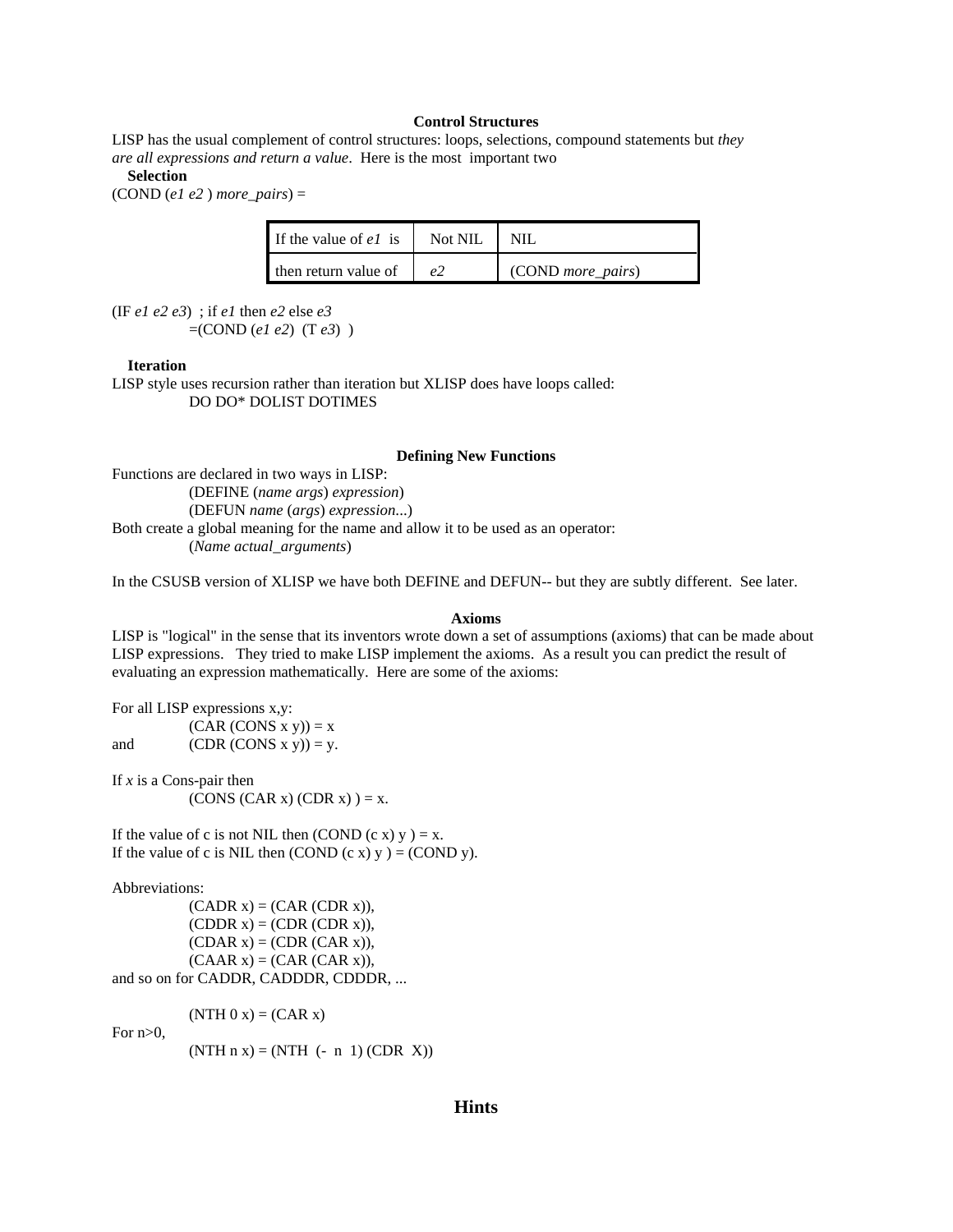#### (1) **Let LISP do the work for you.**

 (1a)Forget efficiency! Quickly break down complex problems into simple ones (top-down) in the *clearest* way you can. Then code and test solutions to the simple problems. Uses the solutions to parts of the problem to solve larger problems. Once they work stop. If the user complains you can *always* speed up any program.

 (1b)LISP **is** the main program! The user is then asked which function to call. Aim for lots of useful but small functions. Give the user a wide choice of "programs" to run. Use them yourself in your code.

(1c)LISP functions are often recursive.

 (1d)Don't waste time on input/output. LISP functions are given lists as data (by the interpreter) and output a list to the standard output.

(2)**Forget assignments, sequences, and loops!** Look for ways to classify the givens (COND, ATOM, NULL, MINUSP...) plus ways to decompose them (CAR, CDR,...) plus ways to assemble what is needed (+, CONS, LIST, APPEND, ...)

(3) **Divide and conquer.** Look for known functions: predefined, defined later, or the function being defined.

(4) **Layout LISP** and **indent** sub-lists. Use comments. Comments start with a semicolon ";" and go to end of line. (DEFINE (length L); Number of items in list L (COND ((NULL L) 0) ; an empty list has zero items ((ATOM L) 1) ; an atom has one item  $(T + 1 (length (CDR L)))$  ; L has one more item than its tail );COND );DEFINE

(6) Do you want to store some results in a variable? Introduce a function with arguments to store them! For example suppose I need a function to solve a quadratic equation:

(SOLVE 1.0 2.0 1.0)

(SOLVE *a b c*); print solutions to  $ax^2+bx+c=0$ 

Now the value of the *discriminant* ( $b^2-4 a c$ ) and the *denominator* (2*a*) are used several times in the formulae, so we might define three functions as follows:

```
(DEFINE (SOLVE A B C) (SOLVE2 A B C (DISC A B C)(/ 1.0 (* 2.0 A)) ) )
```

```
(DEFFINE (DISC A B C) (- (* B B) (* 4.0 A C)))
```

```
(DEFINE (SOLVE2 A B C D DEN)
   (COND 
     ( (> D 0) (LIST 
                 (* (- - B) (SQRT D)) DEN)(* (+ (- B) (SQRT D)) DEN) );LIST
      ); >
      ( (= D 0) (* (- B) DEN)) \mathbf{i} =
      ( T (CONS
                     (* (- B) DEN )
                      (* (SQRT (- D)) DEN )
                   );CONS
     );T
 );COND
);DEFINE
```
(7) When the interpreter doesn't do anything after typing in an expression or definition..... add right parentheses.

(8) End all CONDs with an '**or-else**' pair like this (T something).

# **Semantic Details**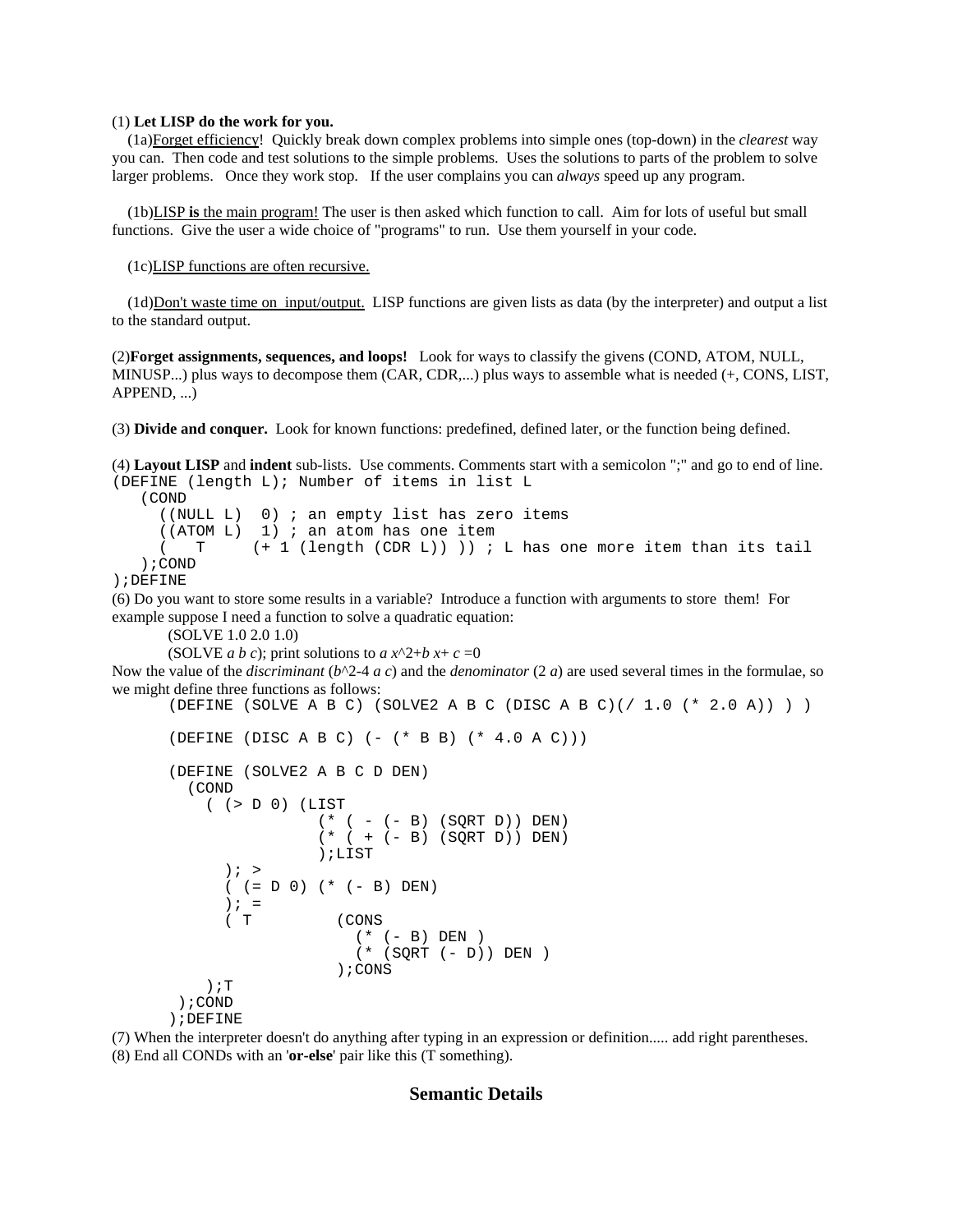#### **Functions and Scopes**

Each function call adds new local variables to the environment by (1) evaluating the actual arguments, and (2) binding them as values to the formal arguments. These local assignments are removed when the function returns.

## A **LAMBDA** expression like

## (**LAMBDA** (*a1 a2 a3 ... an* ) *e* )

represents an unnamed function that expects to be given *n* arguments. These will be expressions that are evaluated and bound to the formal arguments as values. This is a complete new set of variables a1..an. The formal arguments a1..can appear in the expression e. Expression e is evaluated to give the value of the function. The variables a1...an are then removed and the value is returned. Notice that any older versions of the variables now re-appear.

The first LISP was defined by an interpreter - called EVALQUOTE. It used dynamic scoping with shallow binding and associated a "P-list"(Property List) with each atom. Nowadays LISPs (including Scheme) use static scoping. Plists are still a part of LISP thinking and programming, however.

XLISP provides both old fashioned functions and modern statically scoped ones.

I added the

#### (DEFINE (*name args*) *expression*)

macro to XLISP. I stayed close to the original EVALQUOTE model and used the name's P-list to bind the name to a LAMBDA expression. The result is that 'define' uses *dynamic* scoping. After

## (DEFINE (*N args*) *e*)

*N* means (LAMBDA (*args*) *e*). It is called like this (*N args*). But it is shorthand for the function body(LAMBDA). So it has dynamically scoped variables. Because *e* is evaluated when called it's non-local variables are interpreted in the environment of the call... not the definition.

#### In our LISP (XLISP) the

(**DEFUN** *name* (*args*) *expression*)

macro defines the function and ensures static scoping by binding the environment of the definition into the function code. This creates something called a *closure* that combines details of the definition and its environment. After

(**DEFUN** *N* (*args*) *e*)

*N* is bound to a kind of a *compiled* function called a closure. It is called like this (*N args*). The compilation occurs in the environment of the definition and so non-local variables refer those *defined at the time and place of definition.* In short DEFUN uses static scoping.

This becomes important for encapsulating data by a collection of functions.

The LISP has a block structure created by the **LET** function/form:

(**LET** ((*variable value*)...) *expression*...)

introduces a set of local *variable*s each with an initial *value*. Each expression is executed in turn and can use the local variables. For example:

(LET ( ( X 1) (Y 2) ) ( + X Y))

returns 3, the sum of 1 and 2. The variables can not be accessed outside the (LET...) block.

If an expression in the LET is a (DEFUN ...) then it defines a function that *has access to the local variables*. Several DEFUN's give several functions that share the variables. The function name has *global scope* and so the function can be called from outside the (LET ...). So, the LET has created an object with attributes (the local variables) and member functions/operations to access them. For example here is a simple counter that starts at 0 and is increased by 1 each time (up) is called. (val) returns its value:

(LET  $((c 0))$  (DEFUN up () (SETQ c  $(1+ c))$ ) (DEFUN val () c))

## **Implementing LISP**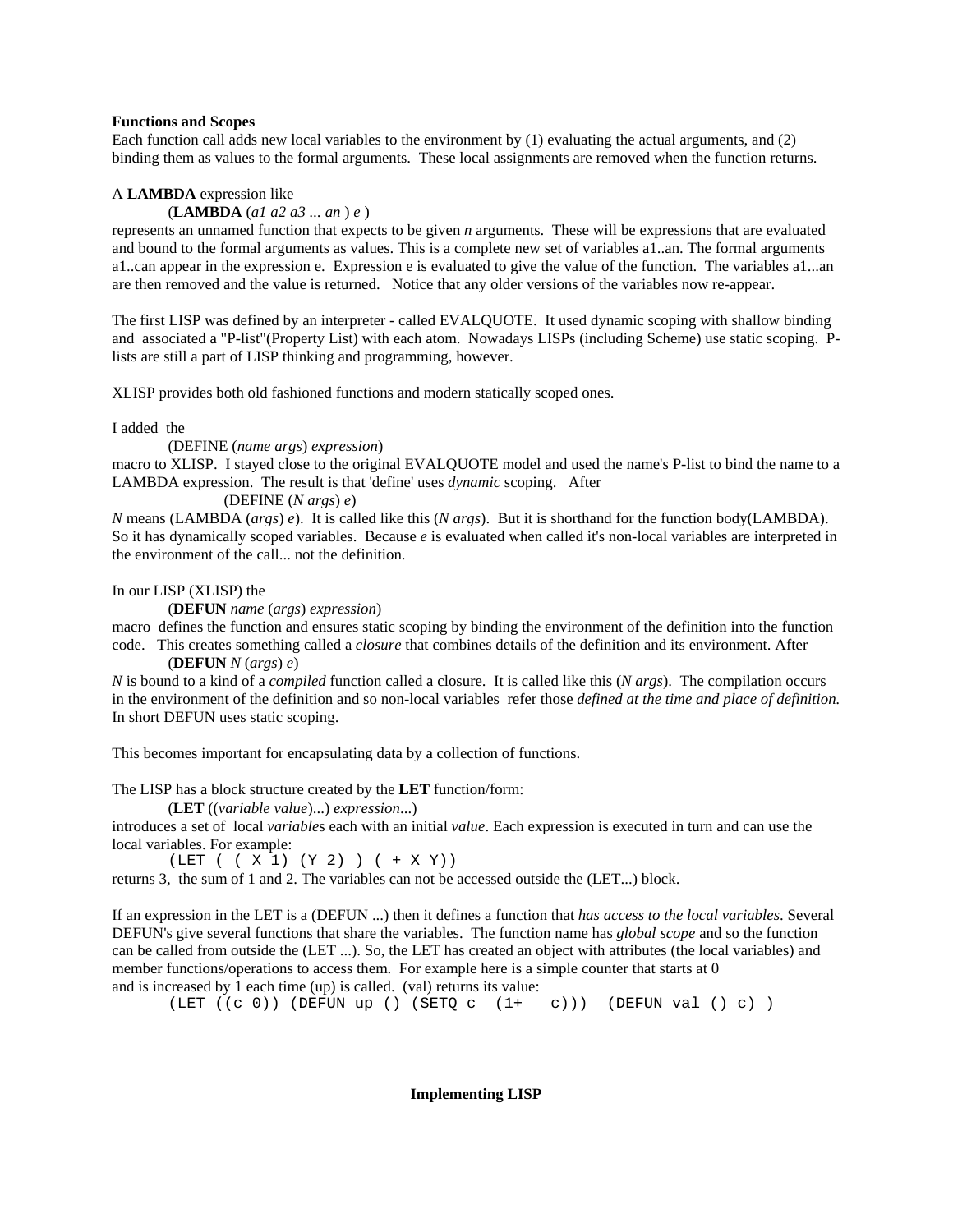The data in LISP is a list. Internally all lists are either empty, atomic or a CONS-pair (Constructed Pair) *list* ::= *nil* | *atomic* | *Cons-pair*.

Internally these are  $(1)$  the null pointer,  $(2)$  a pointer to a string or a number, (3) an object with two pointers called '**car**' and '**cdr**' respectively.

A CONS-pair is constructed by the CONS function:

(CONS 'A 'B )

This is a pair of pointers (the *car* and the *cdr*) that point to atoms A and B respectively, See the diagram. The value is printed with a **dot** (**.**) like this:

( A **.** B )

It is therefore called a "Dotted pair".

All lists (for example (A B C D) ) are constructed from dotted pairs. For example the expression

(LIST 'A 'B 'C 'D)

constructs this data structure

(A **.** (B **.** (C**.** (D **.** NIL))))

which might be stored in RAM as shown in the table.--->

The address (1234) is returned as its value. When printed you see the following however:

 $(ABCD)$ 





| Name/Address | Contents |  |      |  |
|--------------|----------|--|------|--|
| 1234         | 123      |  | 1242 |  |
| 1242         | 126      |  | 1255 |  |
| 1255         | 128      |  | 1273 |  |
| 1273         | 1231     |  | 0    |  |
| 123          | Α        |  |      |  |
| 126          | B        |  |      |  |
| 128          | C        |  |      |  |
| 1231         | D        |  |      |  |
|              |          |  |      |  |

# **See Also**

There are many examples/tutorials/experiments that can be found from the CS320 resources page:

http://www.csci.csusb.edu/cs320/resources.html#LISP

Here is a page of pointers to many WWW pages on LISP: http://www.csci.csusb.edu/dick/samples/lisp.html

The source code and documentation for CSUSB XLISP is online: http://www.csci.csusb.edu/cs320/lisp/src/

It is easy to port to other operating systems. You may download, compile, use, and change this code for any nonprofit purpose. Do not sell it - improve it and give it away.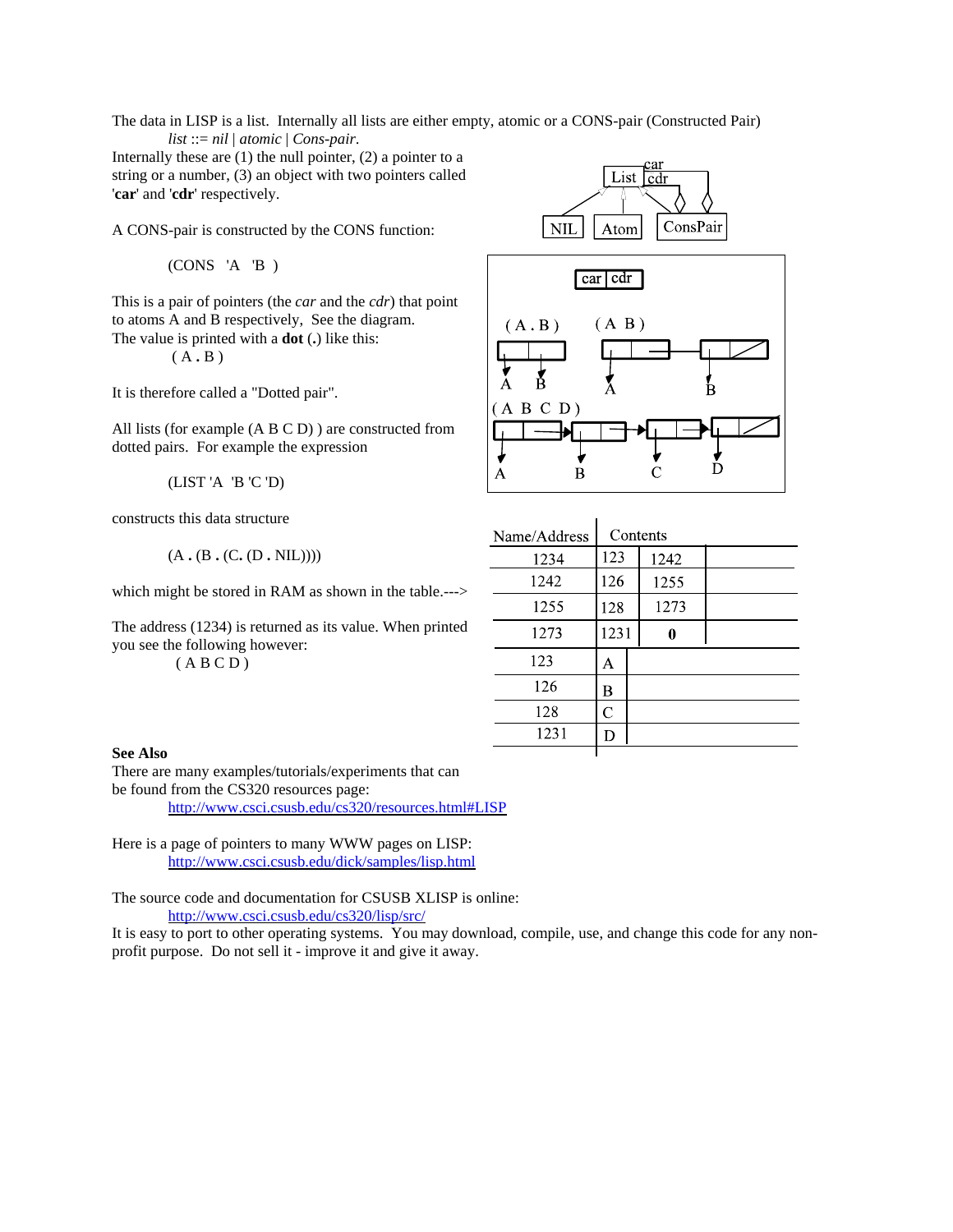#### **Review Questions**

1. What does a user input to a LISP interpreter? What does the interpreter do with the input? What does it output?

2. How do you terminate XLISP? What are the parentheses in this input for?

3. What is the first character and the last character of all expressions that have an operator? What follows the first character? What comes next?

4. Is LISP case sensitive? Is white space significant and if so, where? Name some characters that can be in a string but not in an word.

5. What is the value of LISP expressions:  $(+ 1 2)$ ,  $(* 3 (+ 1 2))$ , and  $(* (+ 1 2) (+ 2 5))$ .

6. Write the C/C++ expressions in LISP:  $1+2$ ,  $1+2*3$ , sqrt(4).

7. Consider a word like ALPHA. When it appears as the input expression to a LISP interpreter what does the interpreter expect it to be? How is it interpreted here: ( ALPHA .....)? How about here: (......ALPHA ....)

8. Fill in the blank in: Just about everything in LISP is a structure.

9. What are the values of  $(QUOTE (+ 1 2))$ ,  $( + 1 2)$ ,  $( + 1 2)$ .

10. What happens if you don't close all the parentheses in a LISP expression as you input it?

11. What is the difference between a function and a macro in XLISP? Give an example of each.

12. Name two operators that are used to create new functions.

13. List half-a-dozen symbols that are used to represent arithmetic operators in XLISP.

13. List the 6 relational operators of XLISP.

14. What do the following operators do in XLISP: ATOM, NULL, ZEROP?

15. List the three boolean operators and the two Boolean values that are predefined in XLISP.

16. What is the CAR and the CDR of (x **.** y)? What is the CAR and the CDR of (*x y*)?

17. What are the values of  $(CAR (CONS x y))$  and  $(CDR (CONS x y))$  respectively?

18. Explain the difference between the dotted pair (A **.** B) and the list (A B).

19. How are the lists (A), (A B), and (A B C) expressed using dotted pairs ( \_\_\_ **.** \_\_\_\_\_ ) and NIL?

20. What is COND short for? Suppose *x*, *y*, *z* are LISP expressions, explain -- step-by-step -- how the following expression is evaluated in LISP: (COND  $(x, y)$   $(T, z)$ ).

21. Express (CADR x) and (CADDR x) in terms of CAR, CDR and expression x.

22. Consider (DEFINE (DELTA A B C) (-  $(*$  B B)  $(*$  4.0 A C))). What is the name of the function? How many arguments does it have? What is (DELTA 1 2 3)? Rewrite the DEFINE using DEFUN.

23. Consider (DEFUN DIFF  $(X Y)$  (ABS  $(-X Y)$ )). What is the name of the function? How many arguments does it have? What is the value of (DIFF 1 2)? Rewrite this DEFUN using DEFINE.